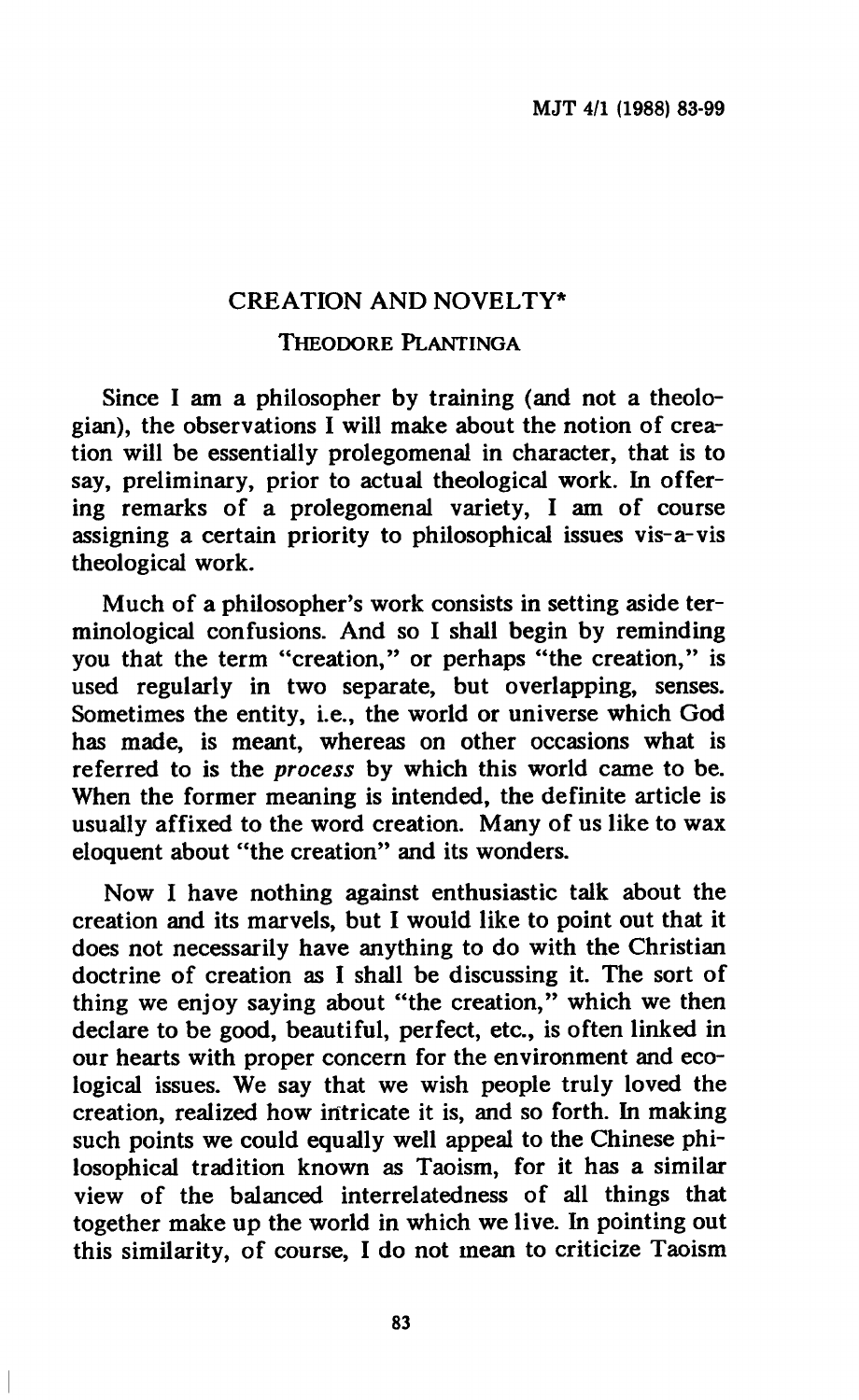**and its view of nature (to use a more theologically neutral term). What we should say about Taoism in this context, rather, is that it lacks something, namely, a proper awareness of the divine origin and supporting ground of creation or nature.** 

**My point is that the free use of the term creation by people who often do not believe in creation in any strict Biblical sense at all can easily mislead us. One can hold Taoist-like opinions about balance in nature and still cling to the view that the world is eternal, a view that can today be expressed in the thesis that it makes no sense to seek a beginning for the world. Thus, to talk about "the creation" and to express appreciation and concern for it is not yet to get anywhere near the startling uniqueness of the Biblical notion of creation.** 

**With this terminological clarification behind us, we can look at an interesting statement by the Spanish philosopher Ortega y Gasset, who once declared: "Compared with the entire Greek system of ideas, the idea of revelation, like the idea of creation, is an absolute novelty."<sup>1</sup> One of the main points I want to get across is that the Christian notion of creation is frequently watered down, regularized, evenedout, so that the absolute novelty which Ortega spotted (his insight is all the keener when we bear in mind that he was not a Christian thinker) evaporates, or ceases to function in our theology.** 

**One more appeal to a philosopher is needed at this point. Ortega's quotation seems to open up a gulf between the Biblical tradition of thought and the Greek tradition, which is of course the fountain and pillar (two separate comparisons here to make an important point) of the tradition we call Western philosophy. Are these two traditions so different in essential respects? And is Greek philosophy, with its long line of descendants in subsequent ages of philosophy's history, fundamentally inhospitable to Biblical teaching? Many of the early Church fathers answered this question—even more in their actual practice than in their writings—with a resounding no. The story of much early Christian thought—indeed, Christian theology—is that of a mixture,** 

**84**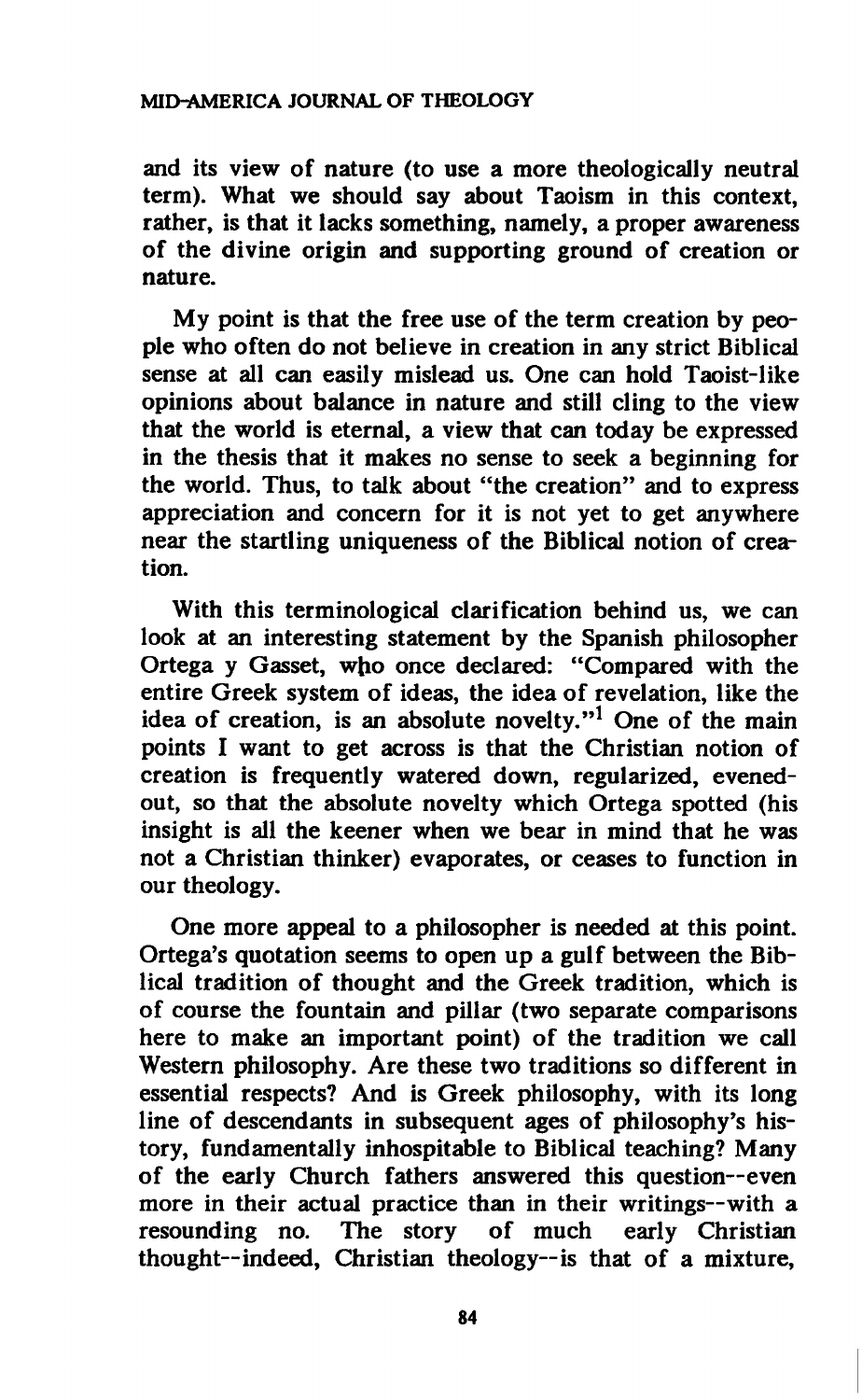**and even fusion, of these two traditions. Whence, then, this almost uncharitable judgment on the part of Ortega?** 

**I shall not seek to defend it by pointing to Ortega's own psyche or intellectual development. In support of it I will instead draw your attention to the work of a little known Russian existentialist thinker who stands in the Jewish tradition—Lev Shestov (1866-1938), who offers us a breathtaking perspective on the history of philosophy, a perspective that links up the birth of philosophy with the manifestation of unbelief in the Garden of Eden. Shestov writes:** 

**. . .Hegel was not at all embarrassed to say that the serpent had spoken the truth to the first man and that the fruits of the tree of knowledge became the source of philosophy for all time. If we ask on what side truth is, and if we admit in advance that our reason is called to pronounce the final judgment in the argument between God and the serpent, no doubt is possible: it is the serpent who triumphs.** 

**Shestov draws a contrast between "that" and "why," between the opaque and the transparent, between revelation and self-evident truth. The repudiation of revelation in favor of self-evident truth, which we see in the history of philosophy, is also to be found in the Garden of Eden. Shestov observes:** 

**. . .man, seduced by the serpent, was not content with this knowledge: the 'that'** *(hoti)* **did not suffice for him; he desired the 'why'** *(dioti);* **the 'that' irritated him just as it irritated Kant. His reason aspired avidly to universal and necessary judgments; he could not feel satisfied as long as he had not succeeded in transforming the truth that was 'revealed' and situated above both the universal and the necessary into a self-evident truth. . ..** 

**What the philosopher and the man of unbelief have in common is that they find the notion of faith and revelation as something to be accepted in a spirit of trust deeply offensive. The first man, says Shestov, ". . .also wished 'to know,'**  not 'to believe'; he saw in faith a kind of diminution, an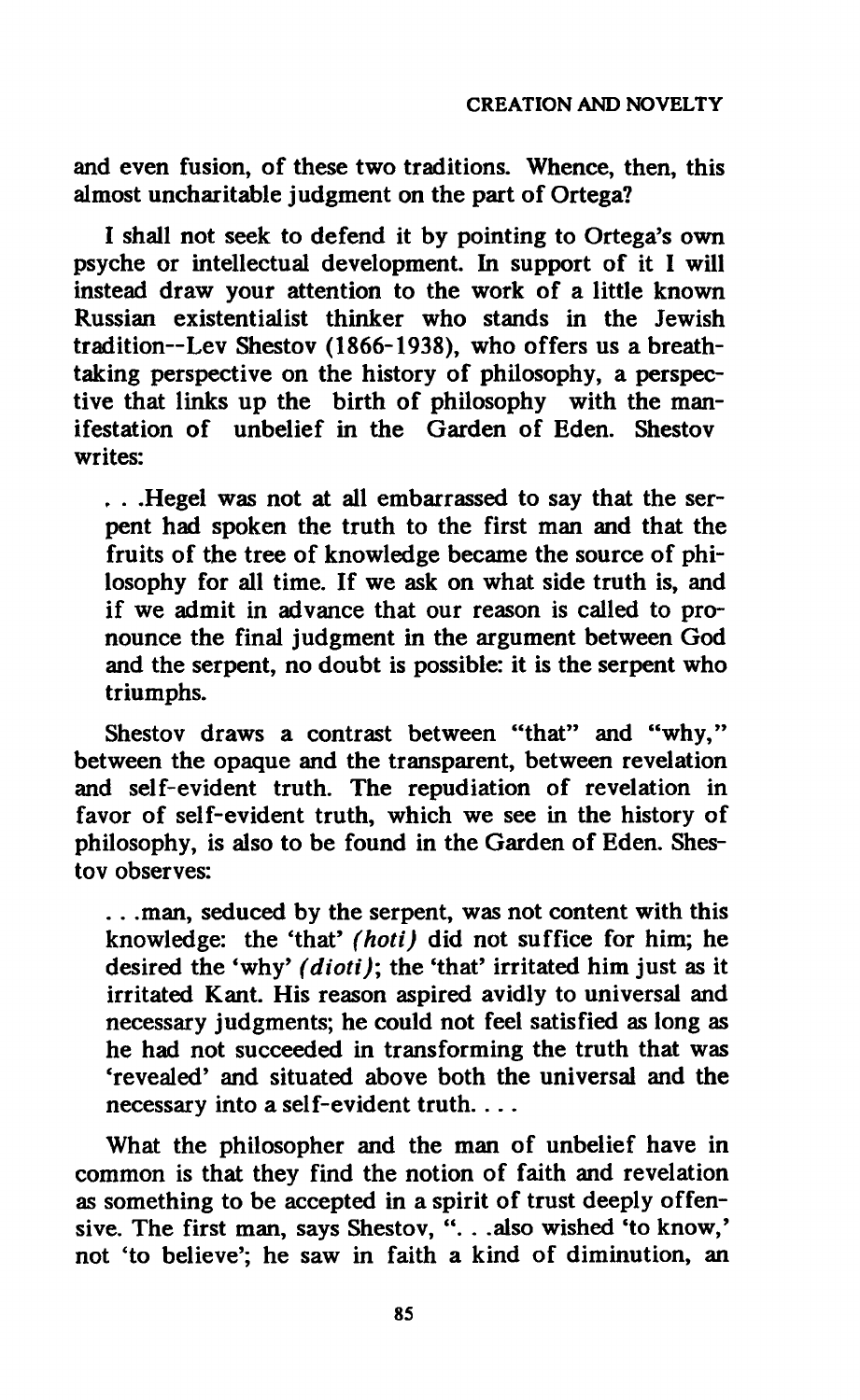**injury to his human dignity, and he was certain of this when the serpent told him that after he had eaten of the fruits of the forbidden tree he would become like God—knowing."<sup>2</sup>**

**Shestov was calling for a recognition of the notion of "created truth." And he was convinced that the philosophical tradition, with its roots in Greek thought, could not agree to such a thing. The idea of philosophy, as interpreted by Shestov, is, in brief, the exclusion of all novelty in the name of the eternal necessity of truth. There can be no creation because thought permits no novelty: the order of things is an eternal order of necessity. The mind of man, seduced by the root human sin of pride, does not allow God to create, to bring forth something radically new.** 

**II** 

**I must dwell a little longer on philosophy and its relation to Christian theology. Most of us are accustomed to making a distinction between philosophy and science. We think of the latter as concerned with the discovery of new truths. This is a fair and fruitful way to conceive of the difference between the two types of inquiry, even if it is indeed the case that many major intellectual figures have functioned as both philosophers and scientists. (Today this is rather unusual: what one does see on occasion, however, is that a scientist turns to philosophy in later years, e.g., Michael Polanyi).** 

**What is the philosopher up to, then? One way to think of his task is to say that he assimilates, organizes and arranges the knowledge assembled by a larger human community of inquiry, without himself making major discoveries. This is certainly a fruitful way to understand the work of Aristotle, who is universally recognized as one of the greatest of all philosophers. When we review the titles of his writings, it turns out that they include a number of subjects that we would normally place outside philosophy, e.g.,** *Politics, Poetics.* **Aristotle was in the business of synthesizing and interrelating; the result of his work was a virtual encyclopedia of knowledge. We see a similar pattern in Hegel, who looked back to Aristotle as a model for his own work as a philosopher. Hegel even went so far as to write what he** 

**86**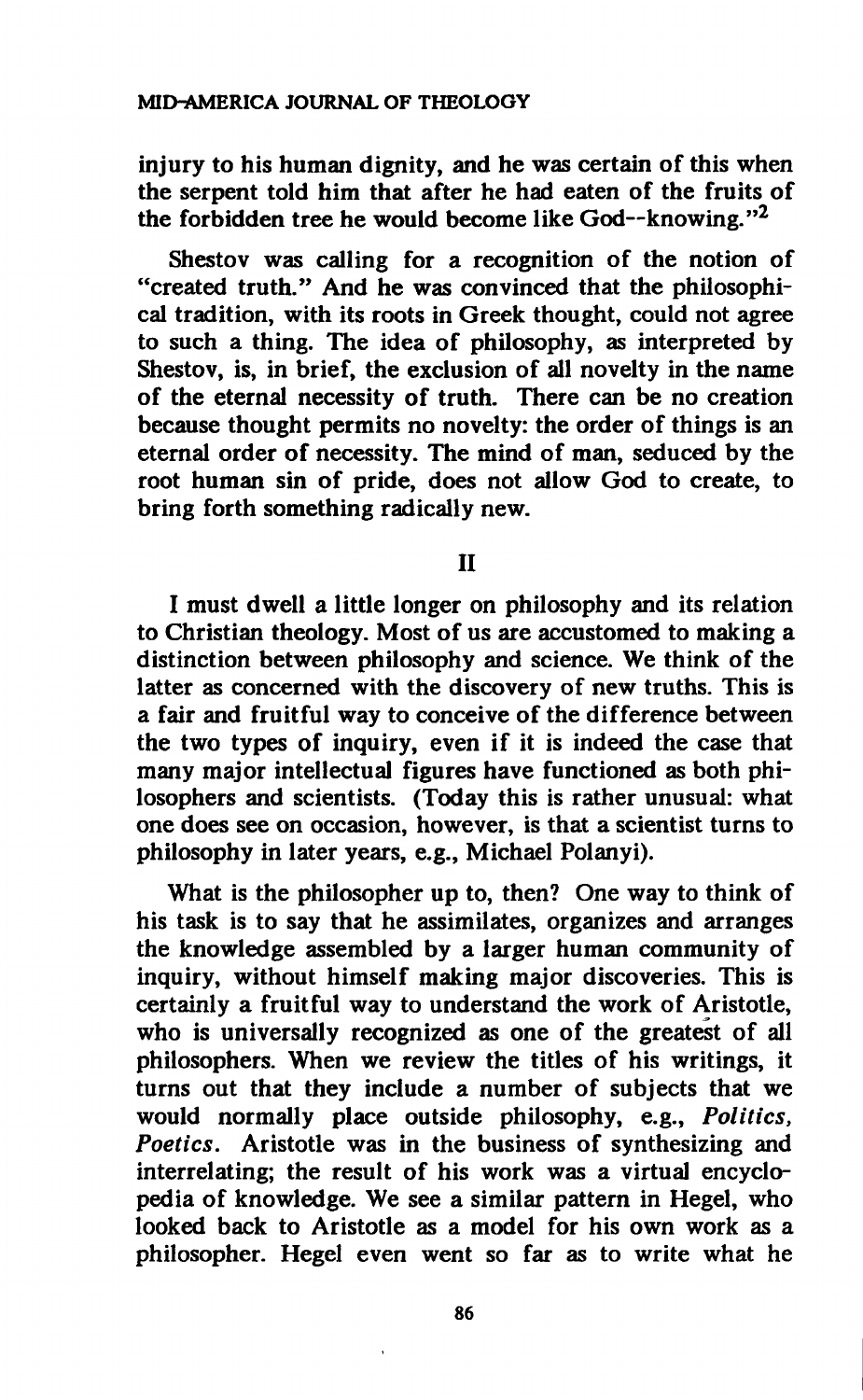**called an** *Encyclopedia of the Philosophical Sciences.* **When one reads in this monumental work, which is often published in fragmentary editions, such as the book known in English as** *Philosophy of Mind,* **one sees that it deals with all sorts of subjects, including many that are not normally regarded as part of philosophy under any strict definition.** 

**There is one particularly interesting feature of this philosophical project that I would like to draw to your attention, namely, that it presupposes what one might call the continuity postulate. In other words, philosophers in the tradition of Aristotle and Hegel are convinced that all of human knowledge is potentially—or even essentially—of one piece. If this is indeed so, it must be possible for all of it to be synthesized into a single system. (Hegel's notion of absolute knowledge is the strongest articulation of such a principle which the history of philosophy has ever witnessed.) This postulate, I am convinced, has sneaked into Christian consciousness as well. Its consequence for our topic, creation, is that whatever we say about creation must be continuous with the rest of our knowledge. In other words, if we follow Aristotle and Hegel, we will assume that it must be possible to make our doctrine of creation part of the encyclopedia of Christian knowledge. Without thinking much about it, we decide that it can be assimilated and made part of the system.** 

**But is it really continuous? And should we stress continuity as a structuring principle in Christian thought? As we consider this question, we should bear in mind that one of the fundamental principles of the liberal mind in theology is this same principle of continuity. Kenneth Cauthen, an astute student of liberal thought, explains the importance of this principle in liberal thought in the following terms:** 

**This theme manifests itself in every area of thought and permeates all liberal theology. There is practically no end to its application. It reduces the distinction between animals and men, men and God, nature and God, reason and revelation, Christ and other men, Christianity and other religions, nature and grace, the saved and the lost, justification and sanctification, Christianity and culture,**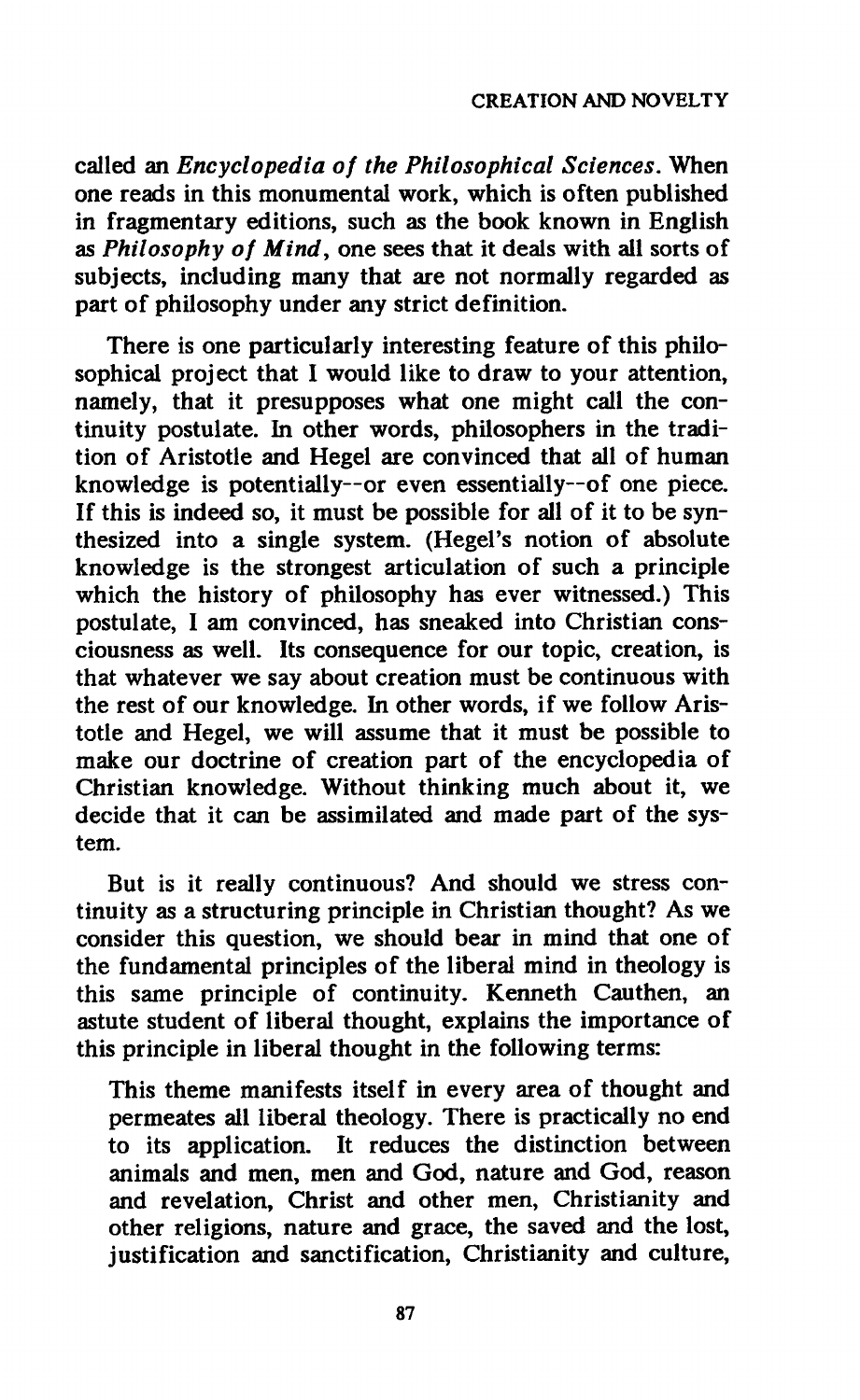**the church and the world, the sacred and the secular, the individual and society, life here and hereafter, heaven and hell, the natural and the supernatural, the human and divine natures of Christ, etc.<sup>3</sup>**

**What we can discern from this analysis is that there is an inner connection between the philosophical tradition and liberalism in theology. I must confess that I sometimes use the term "theology" in a somewhat pejorative way in my lectures. I do so not to stir up opposition to theology as such but to challenge students to think carefully about theology's roots in our Western intellectual heritage. What I then mean by the term is the body of thought that results when intellectuals who have given their hearts to the philosophical tradition get hold of some ideas in the Bible and try to regularize and systematize them, following out the consequences of the principle of continuity.** 

**To penetrate further into the ramifications of the principle of continuity, we need to look briefly at two other philosophers—Descartes and Kant. The theme in the philosophical development that took place in the era almost two centuries long which philosophers speak of as the "modern period" (Descartes was born in 1596, and Kant died in 1804), is the growing centrality of the subject or knower. The seeds of what emerged as transcendental philosophy in Kant were clearly present in Descartes' famous turn to the subject. In other words, what Descartes had begun, Kant brought to a remarkable conclusion.** 

**In terms of my analysis, we could say that the principle of continuity gets transcendental standing through the work which Kant papped off. All of knowledge forms a system; it is of one piece. Descartes, of course, was fully committed to this thesis, as his famous comparison of our knowledge to a tree indicates. He writes: "Thus philosophy as a whole is like a tree whose roots are metaphysics, whose trunk is physics, and whose branches, which issue from this trunk, are all the other sciences."<sup>4</sup> Kant, bringing this tradition to a conclusion in the conception of science sketched out in the** *Critique of Pure Reason,* **even inaugurates another tradition in his moral philosophy and philosophy of religion, when he**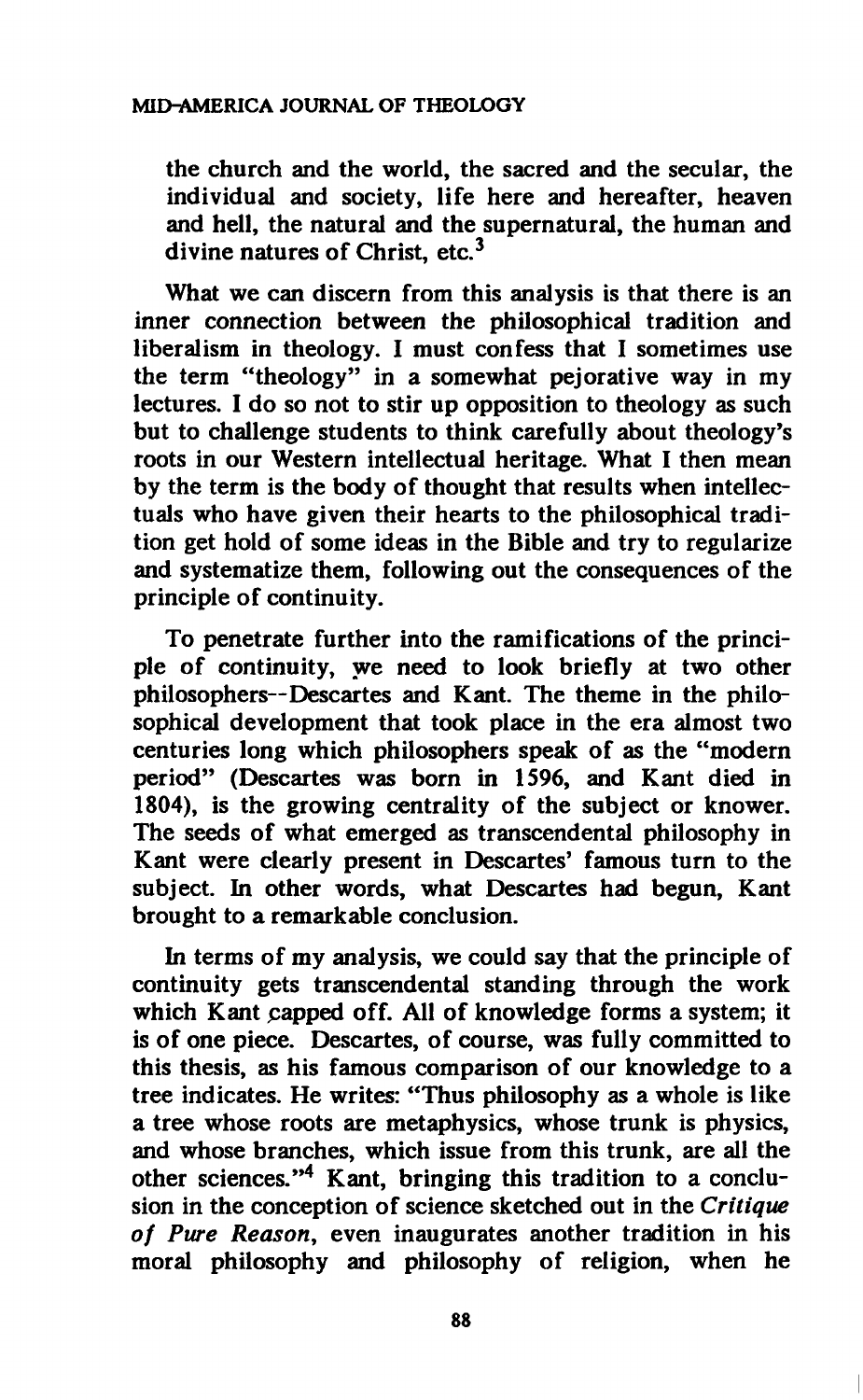**pushes all "religious knowledge" into the category of belief. But that later development in Kantian philosophy, interesting as it is in itself, will not concern me at this juncture.** 

**Important for our purposes is the Kantian resolution of the Cartesian split between transcendental priority and ontological priority. For Descartes the human subject came first in the order of knowing: the** *Meditations* **start with the knowing subject and reach God further down the line via an ontological argument. Yet, in and through all of this, Descartes still held to an essentially orthodox account of God and creation: ontologically speaking, God comes first, and all of created reality is dependent upon him moment by moment. In Kant, of course, this separation is overcome, and the Cartesian ontology in which all things depend on God vanishes. Human knowledge is at this point thoroughly representational (in brief: contained in, and limited to, con**sciousness). Kant says of it: "It must be possible for the 'I **think' to accompany all my representations.. . . " <sup>5</sup>**

**Because pretentious transcendental language has largely fallen away in twentieth-century philosophy (although it is still to be found in Husserl and even in Heidegger), all of this might seem far-fetched. I would maintain, however, that the idea of relating all knowledge to the human subject as the condition and principle for its unity and organization is still very much with us. William James, in particular, was keenly aware that a secularized culture had to replace God, as the traditional absolute knower, with a human all-knower, or perhaps a community of knowers. He observes that empiricism, by which he means the thinking that has largely displaced the idealistic metaphysics that felt it could still appeal to "the Absolute,"** 

**. . .is satisfied with the type of noetic unity that is humanly familiar. Everything gets known by** *some*  **knower along with something else; but the knowers may in the end be irreducibly many, and the greatest knower of them all may not yet know the whole of everything, or even know what he does know at one single stroke—he may be liable to forget.<sup>6</sup>**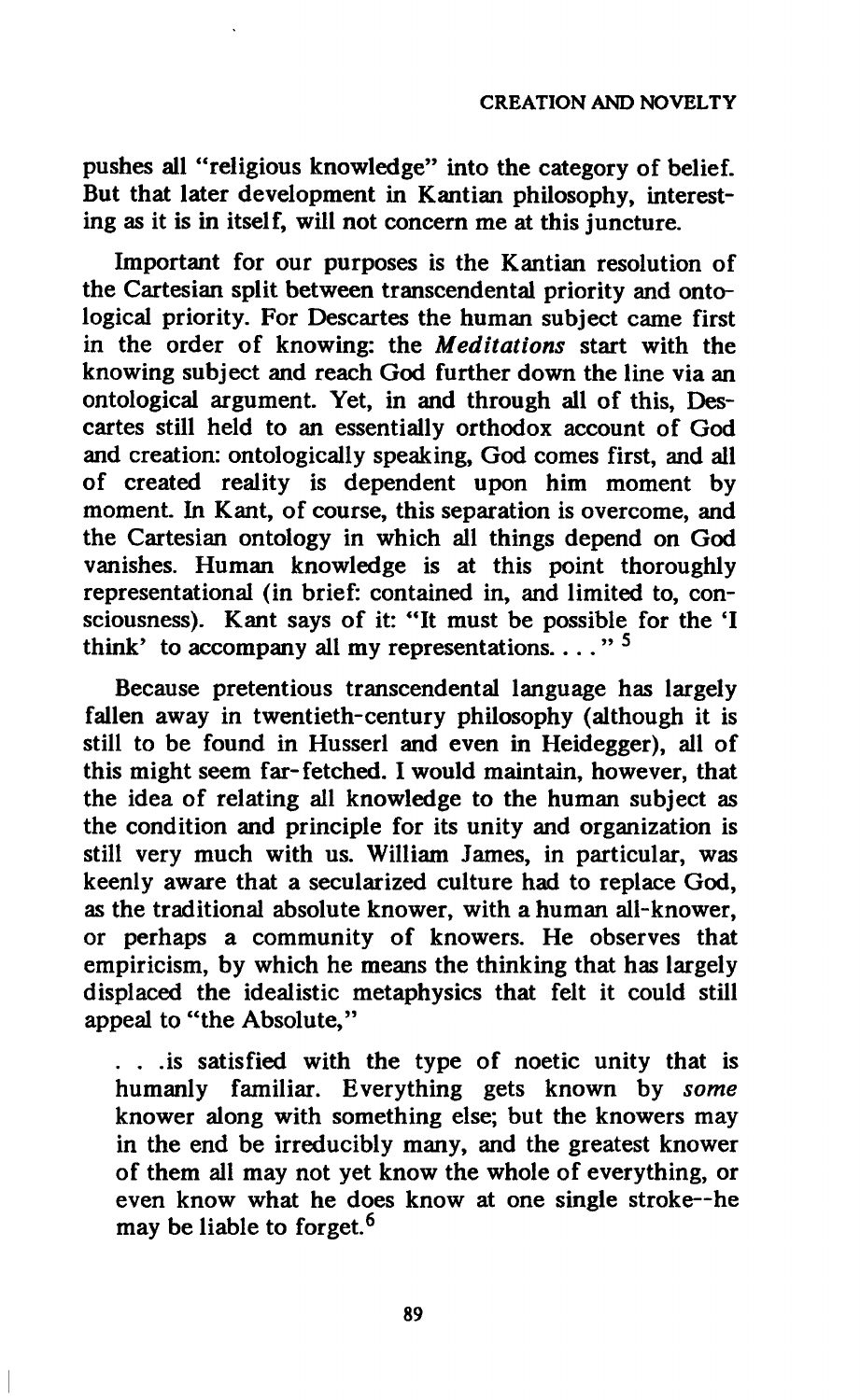#### **MID-AMERICA JOURNAL OF THEOLOGY**

**The philosophical suggestions of James have not carried the day in our time: the amount of discontinuity in our knowledge which he was prepared to accept is simply too much for many of our contemporaries to swallow. They are determined that all knowledge must somehow be understood as** *my* **knowledge, and that therefore it must all be of a single piece. Hence, if we are to have a doctrine of beginnings, of origins, it must be related to me and my concerns in the present; it must be** *constituted* **(to use a high-flown but still relevant term drawn from the phenomenological tradition) by contemporary practical interests. It cannot be a sheer given that comes to me as an absolute novelty—an opaque "that" as opposed to a transparent "why," to hark back to the terminology of Shestov. Ontology in the old-fashioned sense of ascertaining and listing what is there (including man's place in the larger web of existence) is hardly in evidence any longer among philosophers.** 

## **Ill**

**That some relation to the subject who knows and acts in the present is constitutive for human awareness and consciousness can perhaps be demonstrated most easily in philosophy of history (which is my own area of academic specialization). Understanding, the mode of knowledge appropriate to the historical world and, more broadly, to social and cultural questions, turns out on close inspection to have a backward-looking or retrospective character in that it constructs—or even continuously reconstructs—the past from the standpoint of the present and its existential needs and interests. The retrospective character of understanding was clearly grasped by the German philosopher Wilhelm Dilthey (1833-1911), who maintained: "One would first have to await the end of history in order to possess all the material necessary to determine its meaning."<sup>7</sup>**

**To make such an admission about the character of historical consciousness is not to yield to modern philosophy and its transcendental orientation but to recognize the essential structure of historical thought. (It is important to set off historical thought from other modes of knowledge, of which I** 

**90**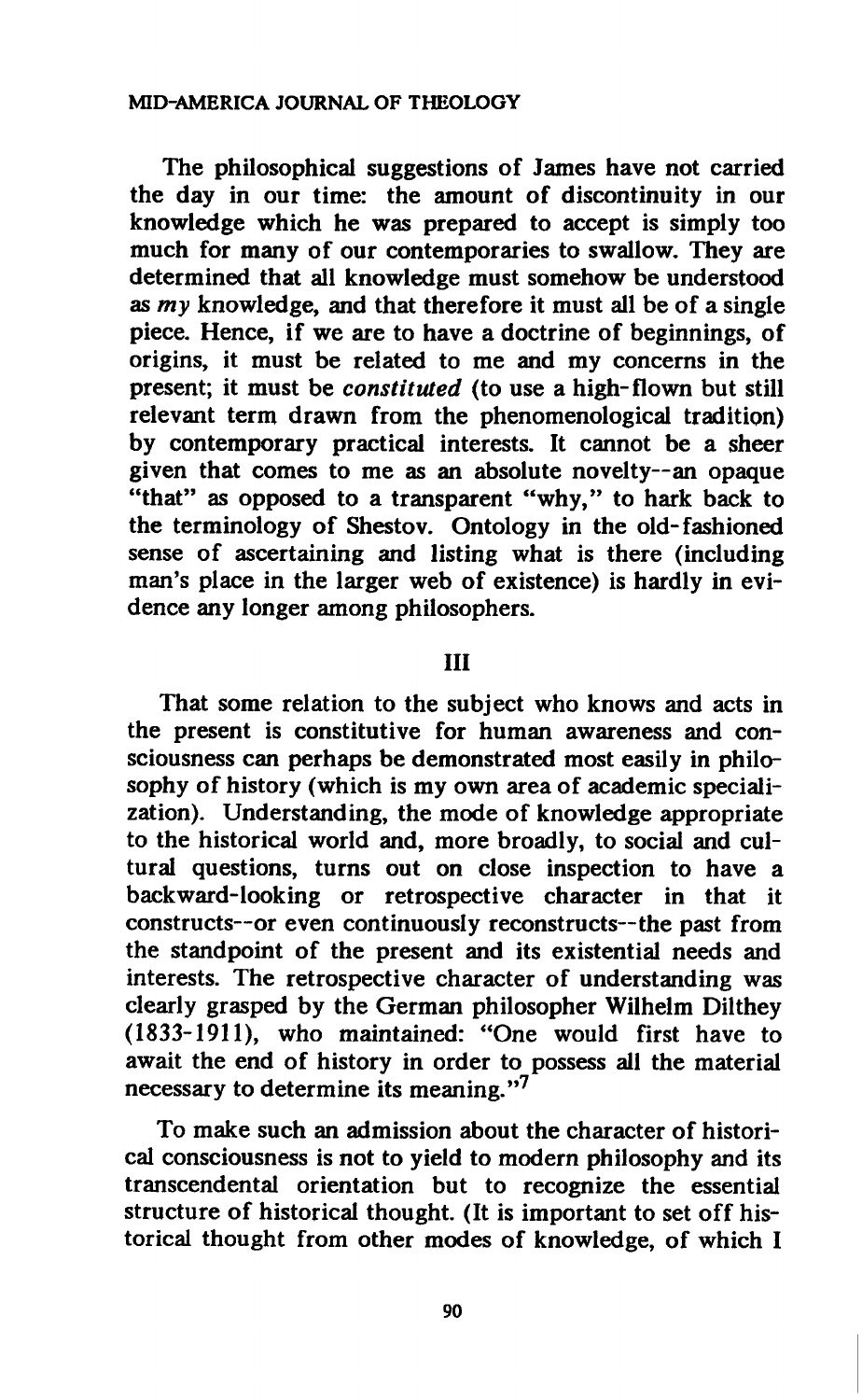**am convinced there are many). The awareness that historical thought has a retrospective character and is always shaped by the interests and existential needs of the present has the effect of relativizing our historical certainties. It shows us that one cannot simply look into the past, so to speak, in order to see and register what's there, the way a photographic plate is thought to record (without subjective or artistic input) what it finds before itself. The past, in any case, is not just there to be inspected. As a Christian philosopher of history, I am convinced that a recognition of the subject-centeredness of historical awareness can help us see limits in human knowledge more broadly. The theme of my own work in this area is that there are sources of correction of which the historical knower must avail himself if he is not to be misled constantly. Thus a kind of objectivity is still possible, I believe. What is needed, in short, is what some thinkers have called a "critique" (critical investigation of character and limits) of "historical reason" (I would prefer to call it historical consciousness).** 

**A proper awareness of reprospectivity as a constitutive principle in much human knowledge can help us especially, I am convinced, in coming to grips with the body of literature we call evolutionism. I believe that evolutionism is best understood as a narrative that leads to the hero or protagonist, namely, man as we know him in our time. What I find amusing about such writing is that the same scientists who make such an effort to eliminate all purposiveness and teleology from scientific writing allow it to dominate when the evolutionistic narrative is constructed. All the entities or should I say characters?—we encounter along the way seem to have their sights set on the perfections of twentieth-century homo sapiens. The things they do are necessary in order that** *we* **might one day walk on the stage of human history. We are treated to the sight of endless organisms and creatures, seemingly lacking in intelligence, determined to pass on their "genes." Oddly enough, man himself didn't know what genes were until comparatively recently; yet those organisms living millions of years ago were positively eager to pass on their genes and play their role in the glorious process of evolution that led up to us.**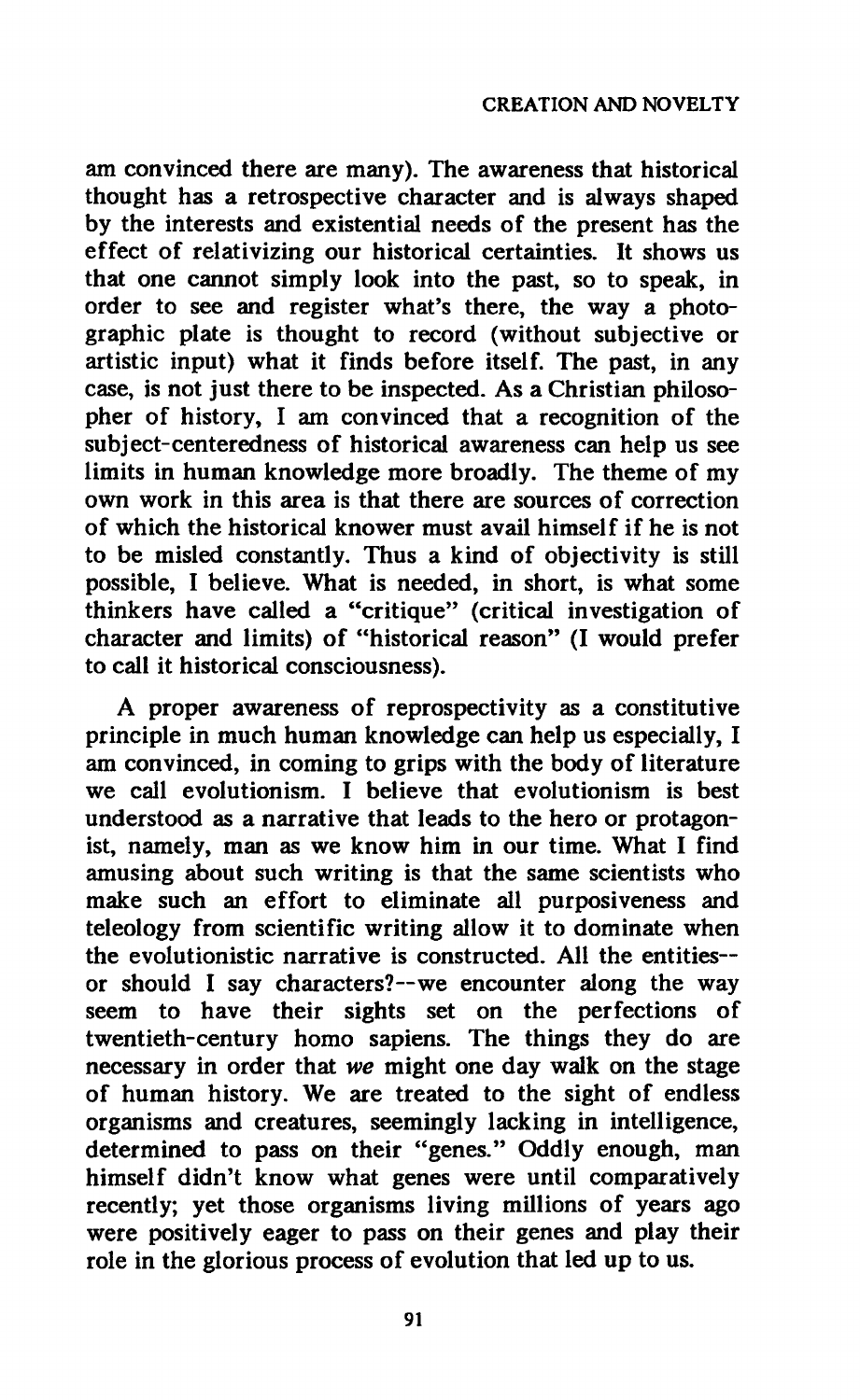#### **MID-AMERICA JOURNAL OF THEOLOGY**

**What is evolutionism, then? A reconstruction of the distant past on the basis of "facts" (remember that the alleged facts are really only bits of non-organic matter existing in the present) and materials within a speculative narrative framework. It has nothing to do with science in any strict and worthy sense of the term. The more one studies literature—especially the branch that concerns itself with the constitutive principles of narration—the more one comes to recognize evolutionism for what it really is, namely, the myth which many people in our society choose to live by. Creationists are right to challenge its official endorsement in the curricula of public schools.** 

#### **IV**

**After this somewhat lengthy excursus into philosophical questions, I come at last not to theology but to what I would more modestly call advice to theology and theologians. By this point the main thrust of my advice should be obvious: stay away from the. great systematization and regularization of human knowledge. I do not believe that theology should apply for permission to be included as part of the "encyclopedia of the philosophical sciences."** 

**Some might wish to argue that my advice to theology sins against the ideal of integrating faith and learning, an ideal and goal that has virtually official status by now in some of our Reformed colleges. Shouldn't there be a highway leading from theology to physics and biology, let us say, and another parallel road leading back, like a modern freeway?** 

**My conviction is that the road that gets one from theology to biology should not be too broad and inviting. I am inclined instead to view the various disciplines and intellectual traditions that are represented in the curriculum of a Christian college as properly** *competing* **with one another to some extent, and thereby also relativizing one another. Even the staunchest proponents of the integration of faith and learning know that a science student glued to his microscope for too long can benefit from some exposure to art and poetry. Charles Darwin himself complained about losing his taste for poetry in later years and speculated that it might**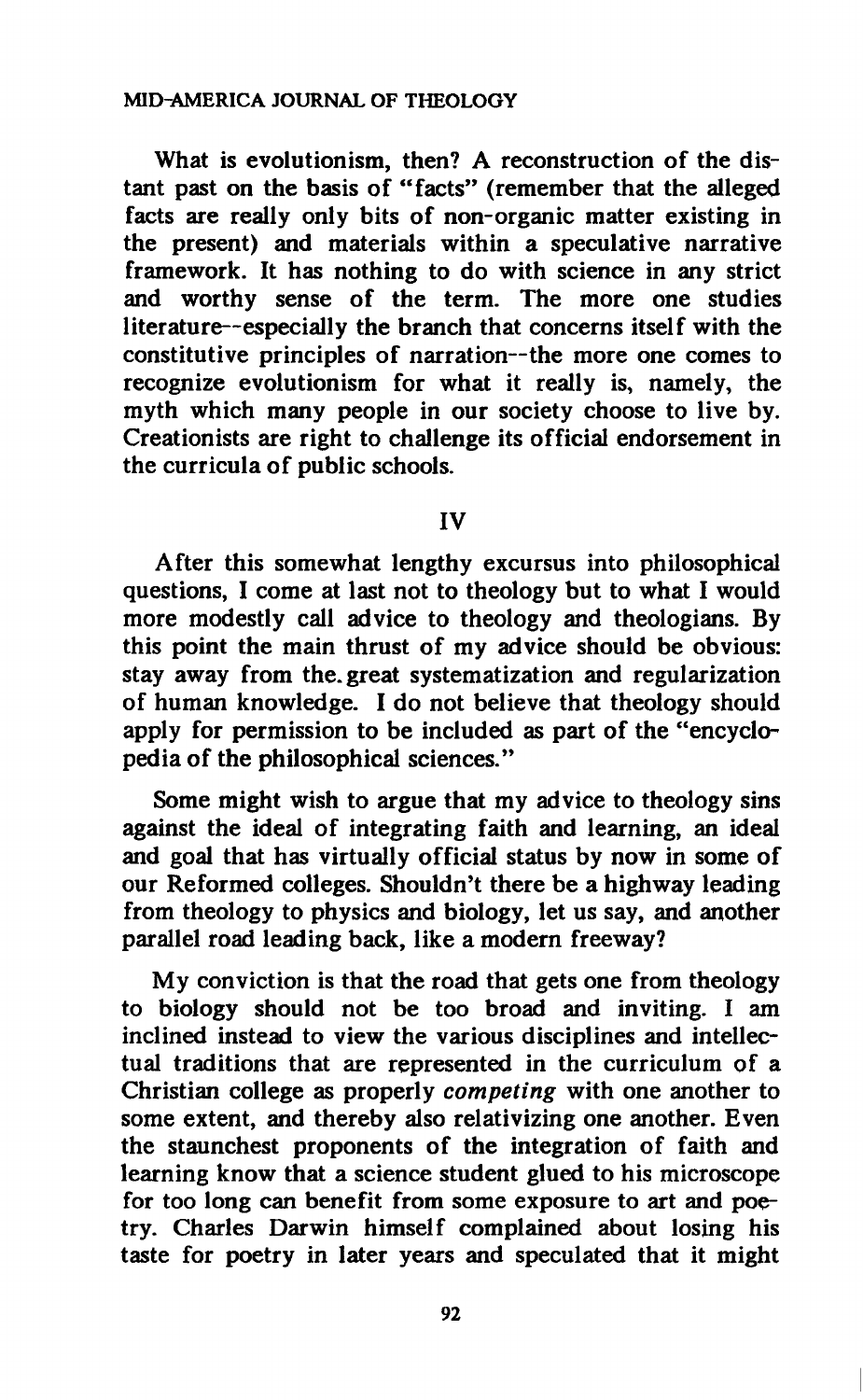**have been due to too much concentration on scientific work:** 

**. . .formerly Pictures gave me considerable, and music very great delight. But now for many years I cannot endure to read a line of poetry; I have tried lately to read Shakespeare and found it so intolerably dull that it nauseated me. I have also almost lost any taste for pictures or music. . . .My mind seems to have become a kind of machine for grinding general laws out of large collections of fact, but why this should have caused the atrophy of that part of the brain alone, on which the higher tastes depend, I cannot conceive.<sup>8</sup>**

**The problem that arose in Darwin's life is the reason why our colleges take a liberal arts approach and even build in requirements that will keep students from getting too narrow and specialized. I believe a little competition (as in FDR's White House) can be healthy. It might even lead some disciplines or subdisciplines currently represented in our colleges into a well-deserved decline.** 

**I recognize that the answer I have given to the question I raised above is somewhat sketchy: a fuller answer is available in my book** *Public Knowledge and Christian Education*  **(Lewiston, NY: Edwin Mellen Press, 1988), which focuses especially on the challenge of science in our Christian institutions. For this context I will say, in brief, that I propose to interpret the ideal of the integration of faith and learning in a non-Hegelian manner. (It should be noted, by the way, that there is a good deal of organicistic idealism in our current rhetoric about Christian higher education; think of Abraham Kuyper's heavy use of "organic" as contrasted with "mechanical").** 

**Moreover, as regards the ideal of integrating faith and learning, please note that I have not said a word against it. "Learning is for serving" is the motto of Redeemer College, and that's essentially what I take the integration of faith and learning to be all about. We learn physics not to apply it in theology or to help us understand theology better but to serve God more effectively. Thus we should say: "Physics is for serving"—not "Physics is for theology." And, conversely,**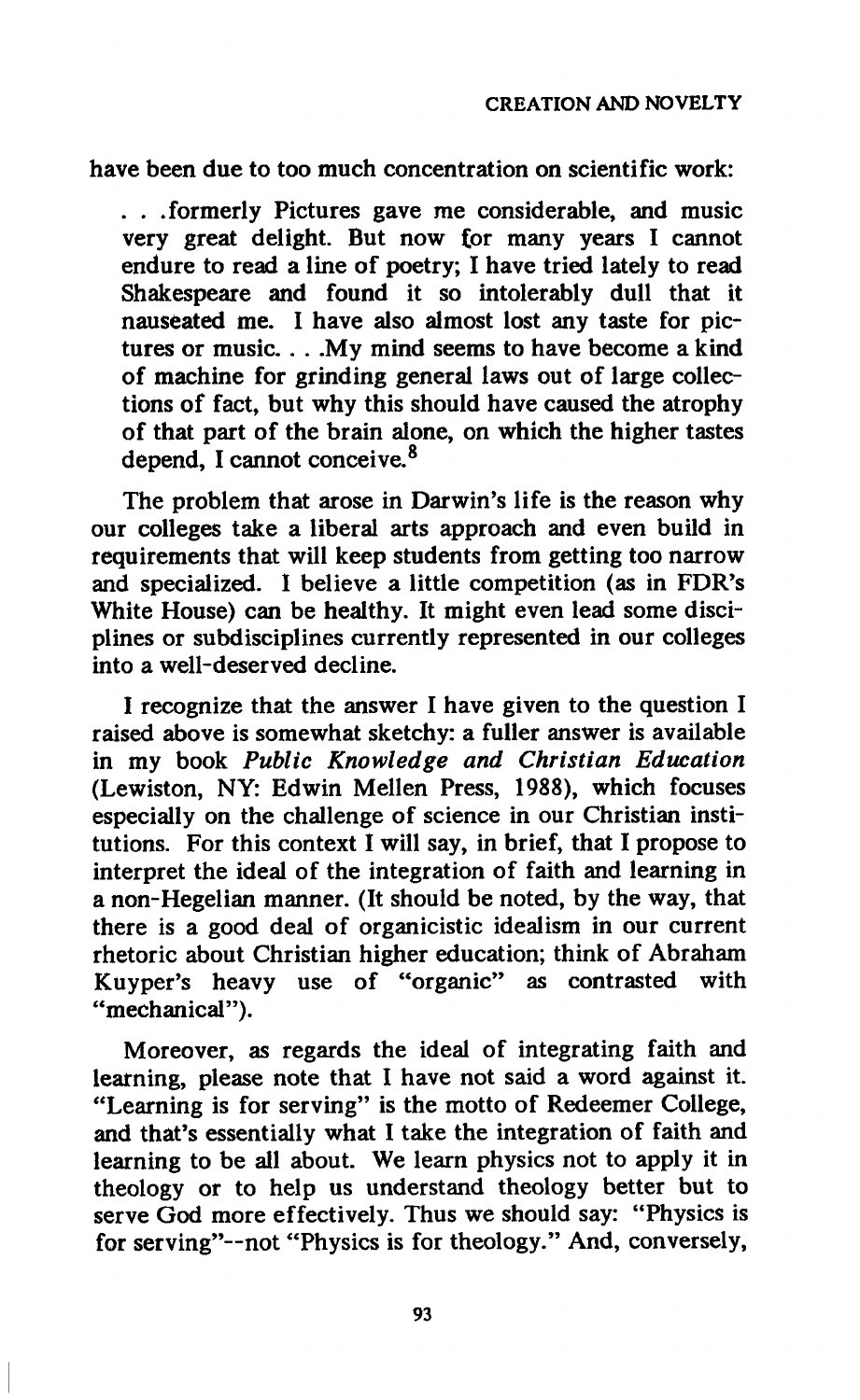**when we study theology, it is not necessarily in the expectation that it will make better physicists out of us.** 

**V** 

**My second piece of advice to theology and theologians is embodied in my title: stress that creation involves novelty, something unexpected, indigestible, unassimilable. I do not claim that this is the whole meaning of the doctrine of creation (I will make some comments later about the notion of**  *creatio ex nihilo),* **and I do not suggest that this emphasis can or should be central in the way passages about creation are dealt with in sermons. Remember that I am talking specifically about theology.** 

**Perhaps we can here regard the notion of novelty as a translation, into positive language, of what I earlier called discontinuity. Ortega is right, I believe, in maintaining that the Biblical notion of creation runs directly contrary to untutored human expectations about the nature of reality. Creation is too novel a notion ever to fit neatly inside our intellectual systems, and it stands so utterly outside human experience that it cannot be regarded as part of our history or be properly woven into stories that have people as their protagonists.** 

**My third piece of advice is that if you are sympathetic to what I have said so far, you cannot properly regard creation—as the Bible presents it—as a story. (I would argue instead that it is the backdrop to every story, that it sets the stage.) This may strike you as a strange claim because we have grown up with story Bibles that begin with "the creation story." But if it is genuinely a story, who is the protagonist? God, you answer. Perhaps so, but can we truly make God the protagonist? When God gets down to our level, doesn't he do so by incarnating himself as Jesus? Reread some of the accounts in the story Bibles. Do they really have a story-like character?** 

**We also like to insist that the creation story is literally true. (We then mean that it is not to be interpreted as an allegory, as Augustine was inclined to do.) I agree that it is**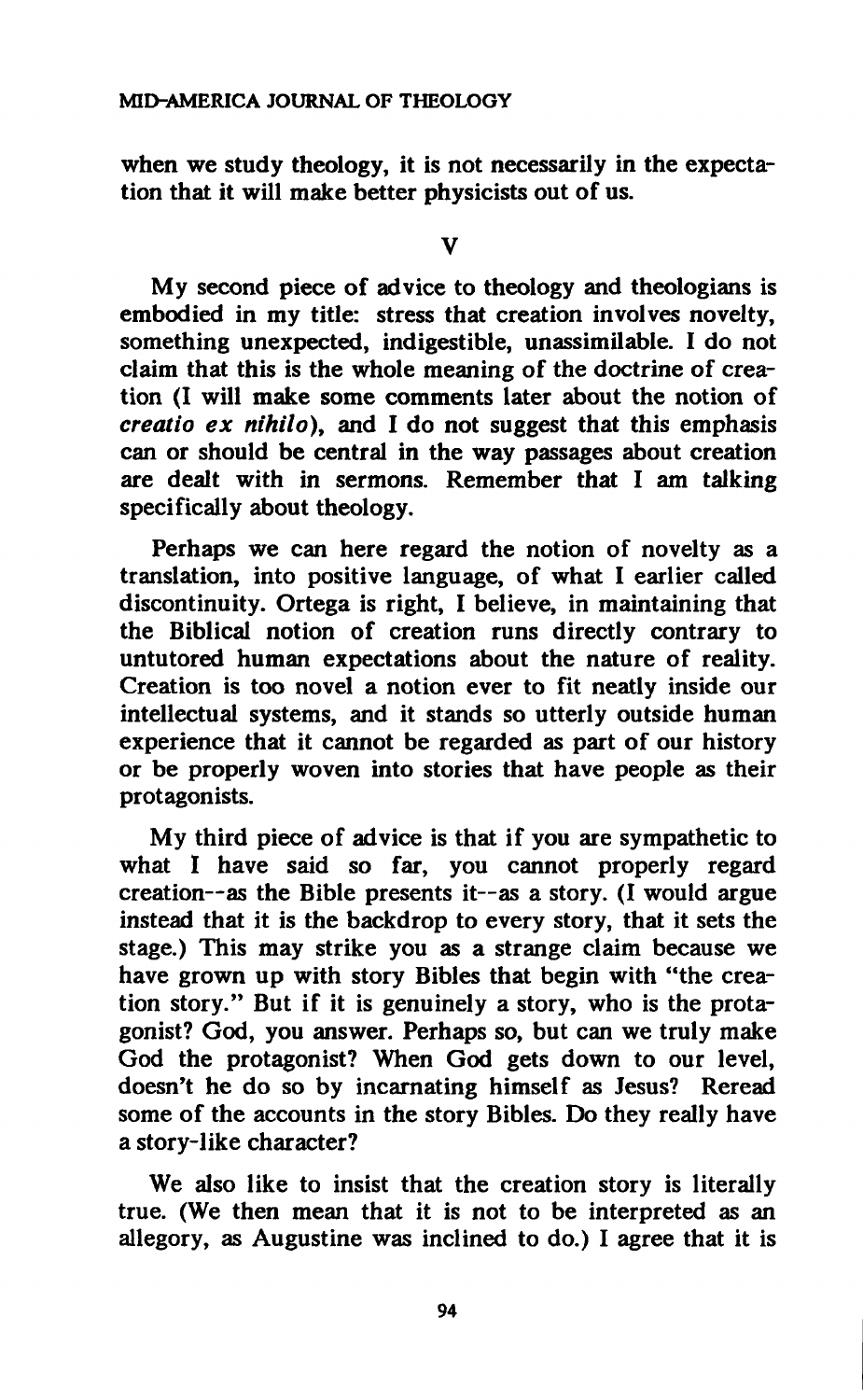**no allegory, but I don't know quite how the category of literalness (which I understand to mean "in terms of ordinary experience") can apply here. It seems to me that the creation account (I prefer not to call it a story) is not to be understood literally at all. It is to be confessed and embraced while being understood only in a fragmentary way, for it transcends human comprehension.** 

**My next piece of advice to theologians will be found less controversial, I'm sure. We should avoid any naturalizing of the creation acount. The naturalizing approach (which plays into the hands of theological liberals who are determined, in accordance with the principle of continuity, to integrate theology, along with its doctrine of creation, into the larger body of knowledge that I have been calling the encyclopedia of the philosophical sciences) focuses on creation as a process and asks how it took place. Whereas I would answer that we don't know and have no way of finding out, the naturalizers insist that creation must be equivalent to the grand process that some scientists refer to as evolution. And so we posit a kind of cosmic evolution (which extends beyond the organic domain) and decree that the entire process (which in the context of theology we then call** *theistic*  **evolution) is the work of God.** 

**I will not take up any time reviewing the usual objections to theistic evolution. Instead I will proceed directly to what I find so interesting about it, namely, that it opens up the work of God to scientific scrutiny. "God moves in a mysterious way / His wonders to perform," we often sing**  *(Psalter Hymnal,* **461, 1957 edition). I would invite attention especially for the last stanza: "Blind unbelief is sure to err, / And scan His work in vain; / God is His own Interpreter, / And He will make it plain." We confess the mystery in worship and song, but when we undertake academic work we seem to think that the mystery needs to be dispelled—and can be dispelled. Thus I suggest that if we manage to resist the integration of physics and biology with theology, we will have an easier time resisting the blandishments of theistic evolution.**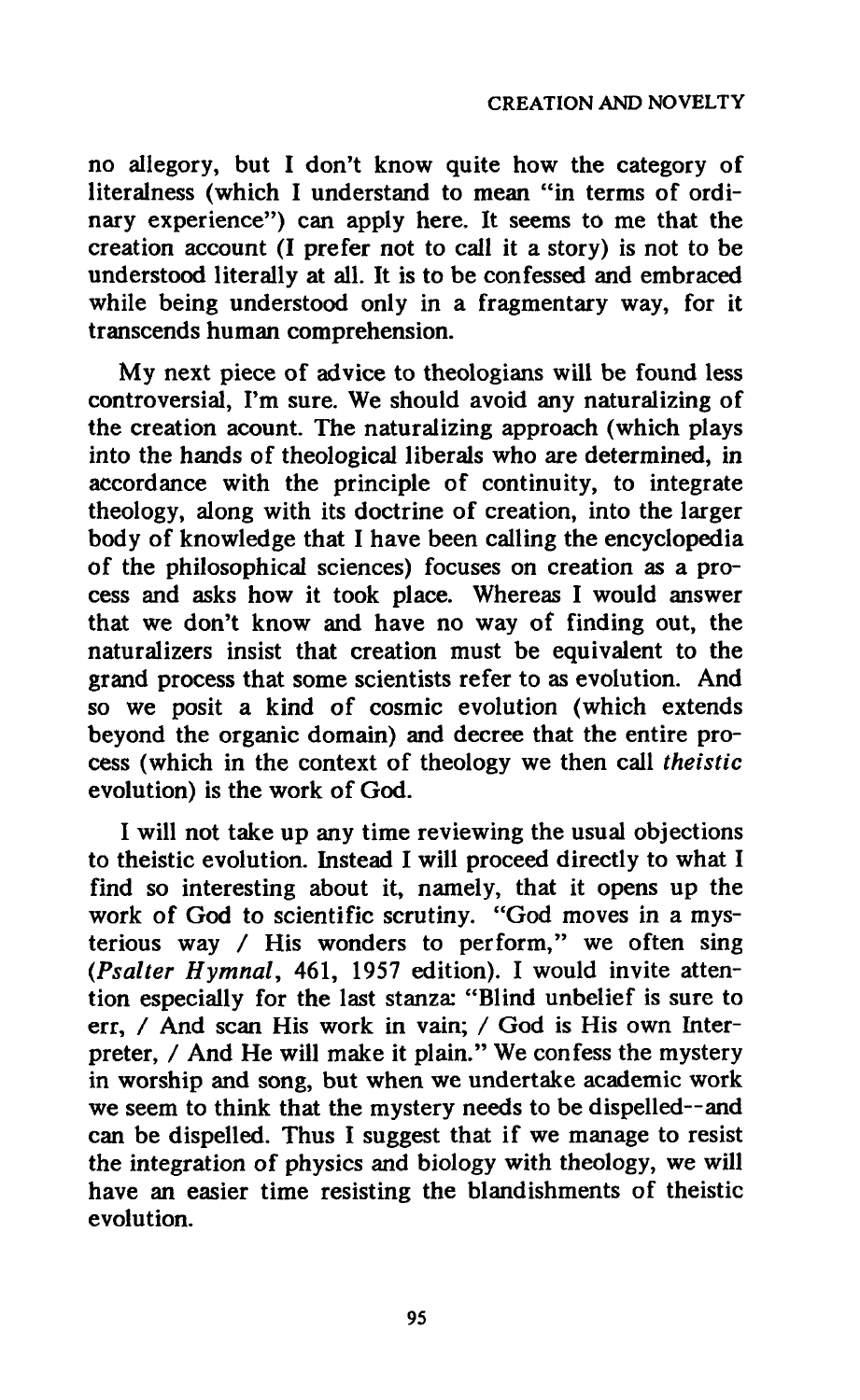# **VI**

**I am now in a position to comment on the famous Latin phrase that so many of us associate with the doctrine of creation—***creatio ex nihilo.* **It is true that the phrase and notion do not get referred to directly in the Bible, although there is a proof text of sorts in the Apocrypha: "I beseech you, my child, to look at the heaven and the earth and see everything that is in them, and recognize that God did not make them out of things that existed. Thus also mankind comes into being" (II Maccabees 7:28). The phrase is not in the Bible because the notion is essentially a refined piece of theological abstraction.** 

**I have chosen to deal with this notion last rather than first because my lecture has been essentially a roundabout—and perhaps somewhat novel (I had to get that word in there) way of explicating what is meant by this term. To say that God created the world out of nothing is to affirm that the process is utterly .unlike anything we know. Theology abounds in comparisons, analogies, and metaphors. We invent them freely—sometimes too freely—to apply to the work of God, but** *creatio ex nihilo* **cuts certain of them off at the root.** 

**One of our favorite analogies is building. A person in the building business can usually figure out, in inspecting a new building, what the major steps were in getting it up. He can see what sort of equipment was involved, in what order the various tradesmen had to do their work, and so forth. But there is no builder able to survey the handiwork of God and say: "Now I see how he did it. I can tell where he got his building supplies and what the major steps in the project were." God is the master builder who leaves no scaffolding behind. There is nothing in the creation—contrary to the theistic evolutionists—that can tell us how it all came to be out of nothing. In fact, the "ex** *nihilo"* **phrase can almost be viewed as piece of satire. We tend to be very conscious of what things are made of. So when we ask how God made the world and what materials he used, the answer comes back, almost as a rebuke: Out of nothing.**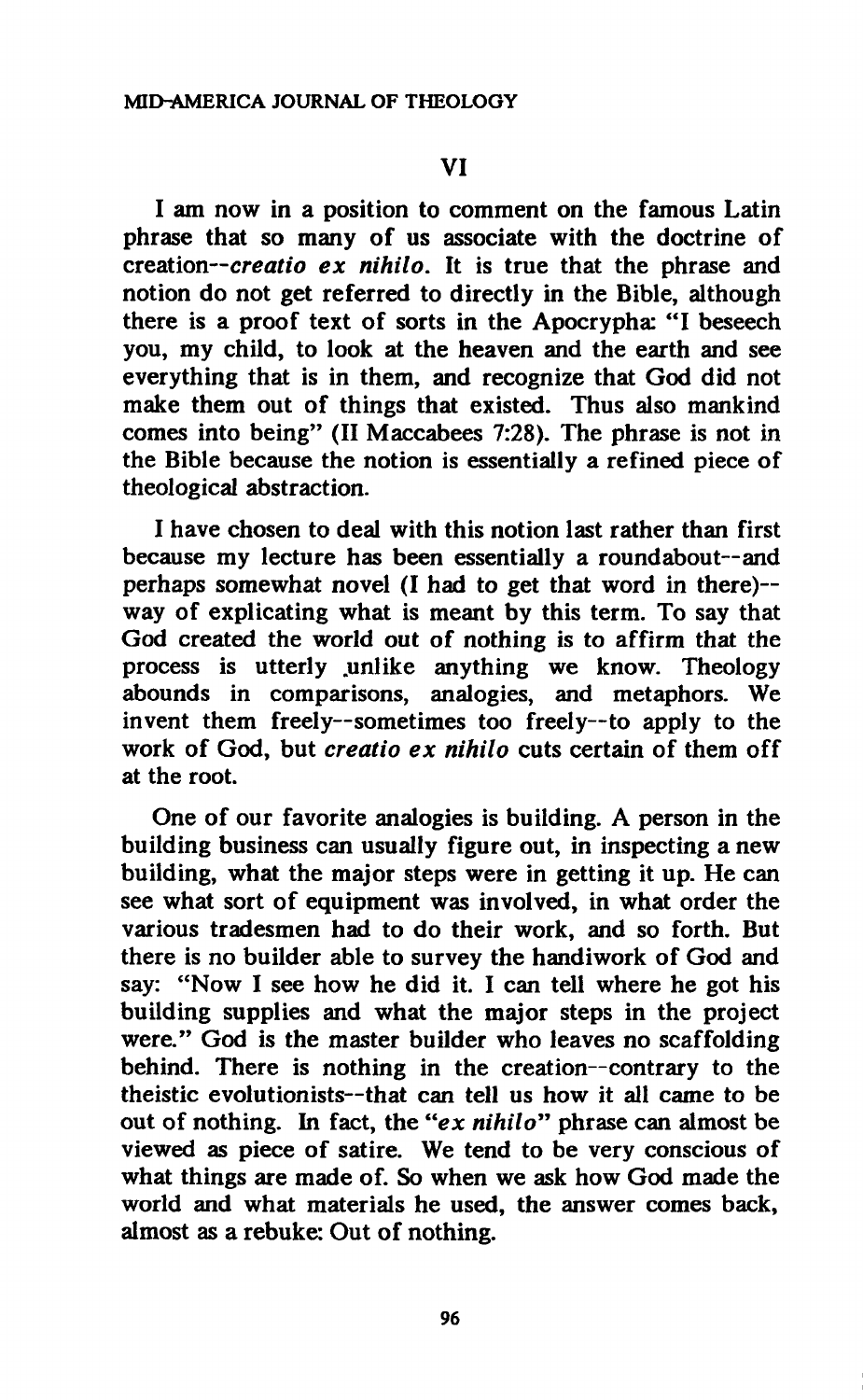**Also very important in this notion is its simplicity. Christian theology is intended to be lived, preached, confessed; therefore it must not be too complex. The doctrine of** *creatio ex nihilo* **is highly abstract, and yet very simple. Even a child can say it, and can probably understand it about as much as any of us have understood it. The doctrine of**  *creatio ex nihilo* **cuts off, at the very root, any and all natural-theology discussions of how God does what he does in making the world. At the simplest level it says to us: "All you have to do is believe."** 

## **VII**

**A central notion in my discussion so far is that of "naturalizing": I have argued that the acts of God in creation must not be naturalized, brought into the scope of human investigation and inquiry, and reduced by being understood. This notion also has application in other areas of theology. Indeed, it can help us understand what theology is and why it cannot be integrated with psychology, for example, to the same extent that sociology can. (I trust you realize by now that I do not maintain that two such disciplines as psychology and sociology should not build roads back and forth and seek a high degree of interrelation; my concern here is simply to protect the independence and integrity of theology).** 

**Another major topic we deal with in theology is faith. The creeds tells us that faith is a gift of the Holy Spirit. The Heidelberg Catechism asks simply: Whence comes this faith? The answer: "From the Holy Spirit" (Lord's Day 25). In the Canons of Dort we read that ". . .the secret recesses of the heart are unknown to us" (Article 15 of Chapter 3-4). The Belgic Confession takes up this theme in connection with the sacraments. Perhaps it has never occurred to you to ask whether the operation of God's Spirit through the sacraments is subject to scientific scrutiny. The Belgic Confession is quite definite on this point, speaking of the work of the Spirit as an "inward and invisible thing" (Article 33), and of "invisible grace" as accompanying the part of the sacrament that is visible (i.e., the water—see Article 34). In Article 35, which deals with the Lord's Supper, we read about a twofold**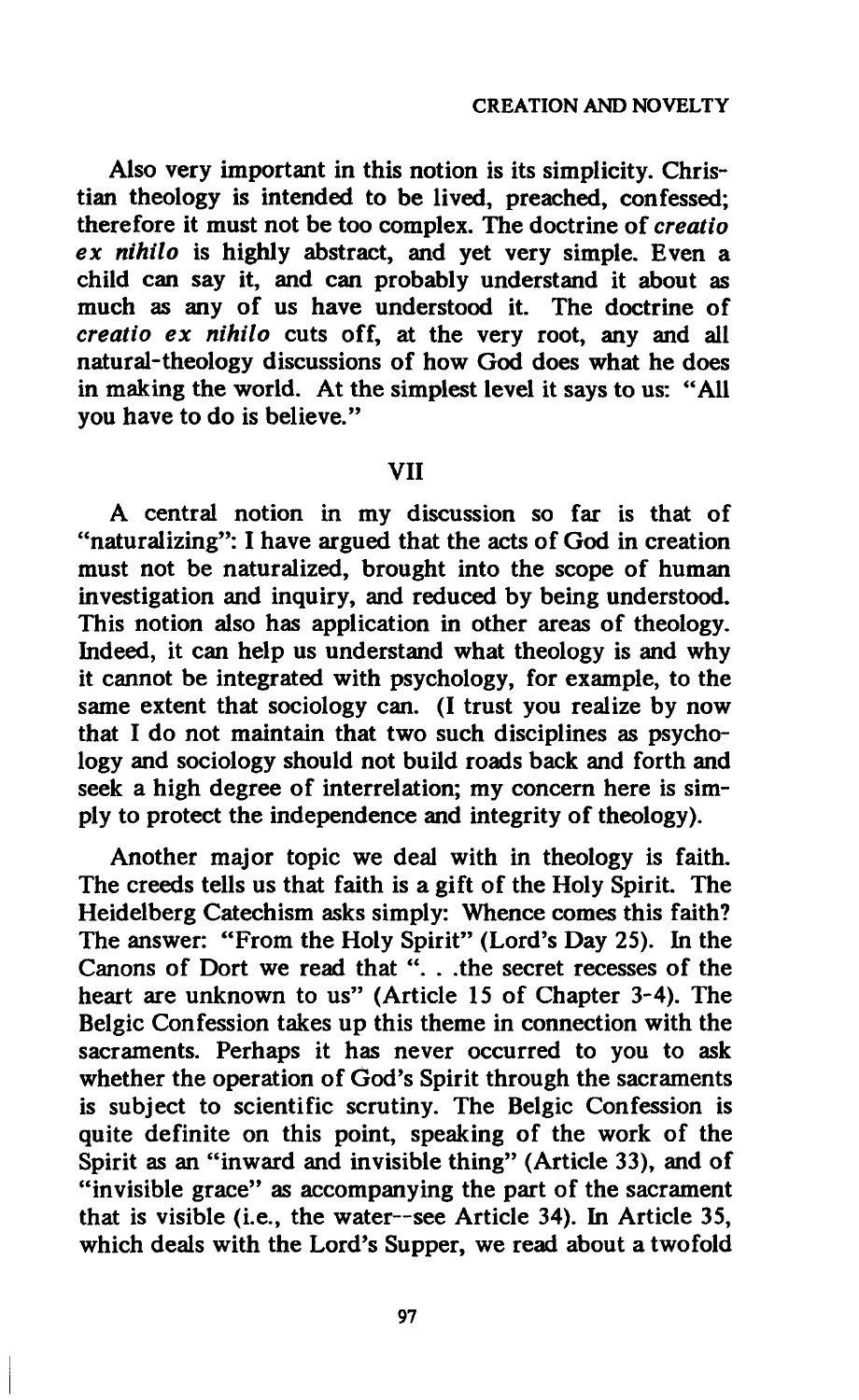# **MID-AMERICA JOURNAL OF THEOLOGY**

**life, one "temporal" and the other "spiritual," and we are informed that the latter "is not common, but is peculiar to God's elect." When our Lord works in our hearts through the sacraments, ". . .the manner surpasses our understanding and cannot be comprehended by us, as the operations of the Holy Spirit are hidden and incomprehensible." Thus it might seem an interesting project to investigate faith from the standpoint of modern psychology, but our creeds are not at all hospitable to such an enterprise. In this sector of theology, too, we must be on guard against naturalizing, against the effort to integrate Christian credal teaching into some larger encyclopedic body of philosophical knowledge.** 

**Now, there is much theological and psychological literature that tries to argue that such an enterprise is both possible and necessary. Faith, for such thinkers, is part of our psychical make-up. The generation and growth of faith can be studied, and in the literature on religious education we see all sorts of strategies whereby these things can be facilitated. I will refer only to the most prominent of the thinkers: James Fowler, the author of such works as** *Stages of Faith*  **and** *Becoming Adult, Becoming Christian,* **who, of course, owes a good deal to the inspiration of Lawrence Kohlberg.** 

**Fowler both interests and concerns me, not just because of the universalism that underlies his work as its real theological meaning, but even more because of his alluring suggestion that the life of faith and grace and sacrament can all come within the scope of science. The rise of interest in faith development (all such talk goes back to Fowler and Kohlberg) is a major dangerous trend in the Christian Reformed Church today, although it is not normally identified as such. The novelty theme needs to be used here as well, to stress the utter incomprehensibility and indispensability of what the Holy Spirit does.** 

\*This address was delivered as part of the annual Mid-America Special Lecture Series in November, 1987.